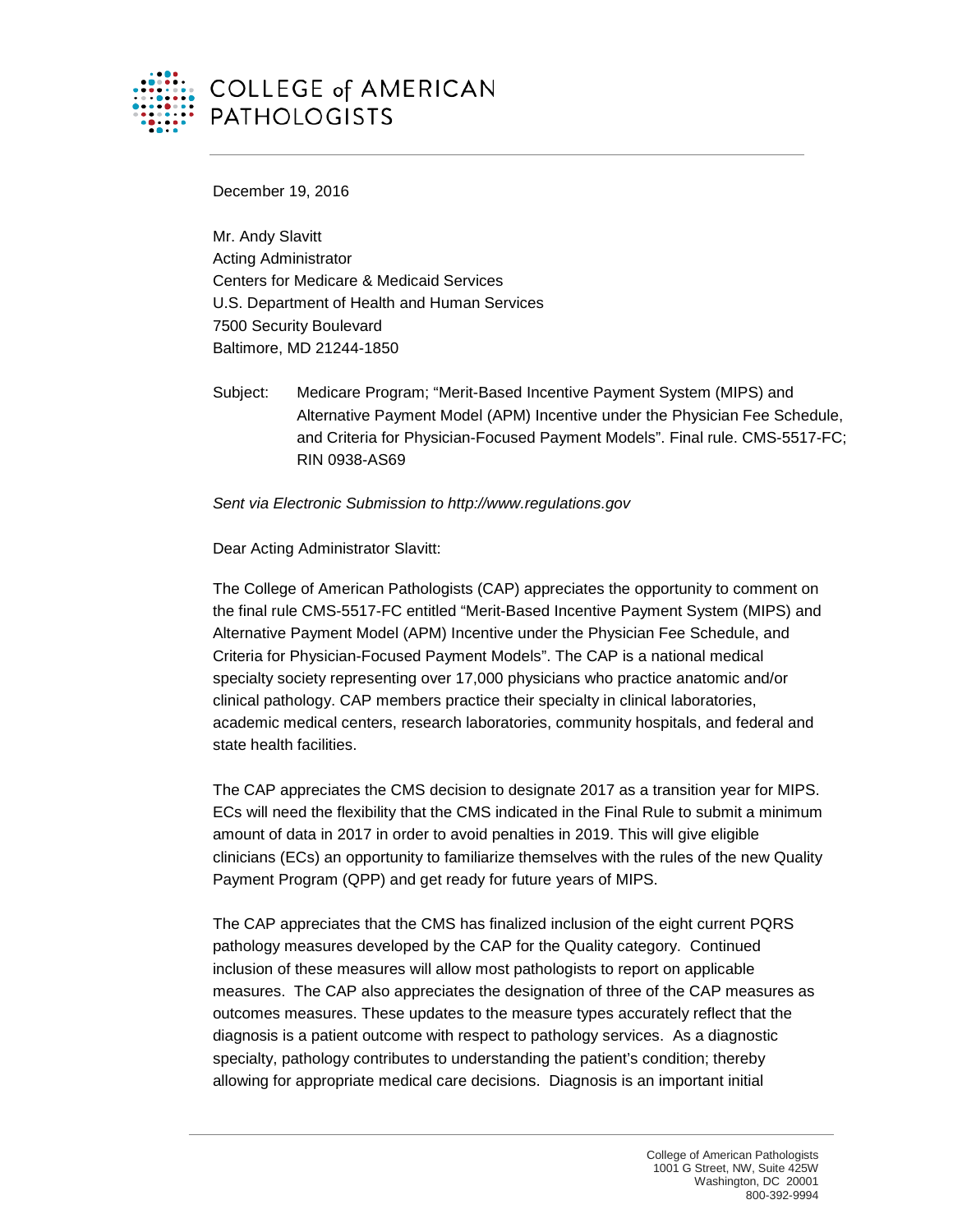

outcome, providing a basis for other important clinical outcomes. A correct diagnosis ends a patient's diagnostic odyssey:

- Measure #395 Lung cancer reporting (biopsy/cytology specimens)
- Measure #396 Lung cancer reporting (resection specimens)
- Measure #397 Melanoma reporting

The CMS did not designate the measures listed above as outcomes measures in the Pathology specific measure set. **We recommend the CMS designate these measures as outcomes measures in the Pathology specific measure set to be consistent and to avoid confusion among pathologists.**

In addition, there are 4 pathology measures that are similar in structure and intent as the lung and melanoma measures that we recommend be designated as outcomes measures:

- Measure #99 Breast Cancer Resection Pathology Reporting
- Measure #100 Colorectal Cancer Resection Pathology Reporting
- Measure #249 Barrett's Esophagus
- Measure #250– Radical Prostatectomy Pathology Reporting

#### MIPS Eligible Clinicians

The CMS defines MIPS eligible clinicians (ECs) for the first and second year for which MIPS applies to payments (and the performance period for such years) as a physician (as defined in section 1861(r) of the Act), a physician assistant, nurse practitioner, and clinical nurse specialist (as such terms are defined in section 1861(aa)(5) of the Act), a certified registered nurse anesthetist (as defined CMS-5517-P TLP 4/25/16 49 in section 1861(bb)(2) of the Act), and a group that includes such professionals. The CAP agrees with the CMS definition of eligible clinicians. The CAP appreciates that the CMS addressed the eligibility of pathologists who work in independent laboratories in the Final Rule and considers them ECs**. However, we seek confirmation that the MIPS payment adjustments will only apply to the physician Part B services.**

## Definition of Non-Patient-Facing MIPS Eligible Clinicians

While the CAP appreciates that the CMS has finalized a change to the definition of nonpatient-facing ECs from 25 face-to-face encounters to 100, the definition of non-patientfacing ECs still does not seem adequate. The definition is dependent on the codes that define patient-facing encounters which are not yet available. For example, previously the CMS has included CPT codes for Fine-Needle Aspiration (10021 and 10022) as a face-to-face encounter. **We request that pathologists (as identified in PECOS) be automatically identified as non-patient-facing ECs at the beginning of each year.** The agency has previously used PECOS to identify ECs that are exempt from Meaningful Use; therefore it seems reasonable to use PECOS to identify non-patient-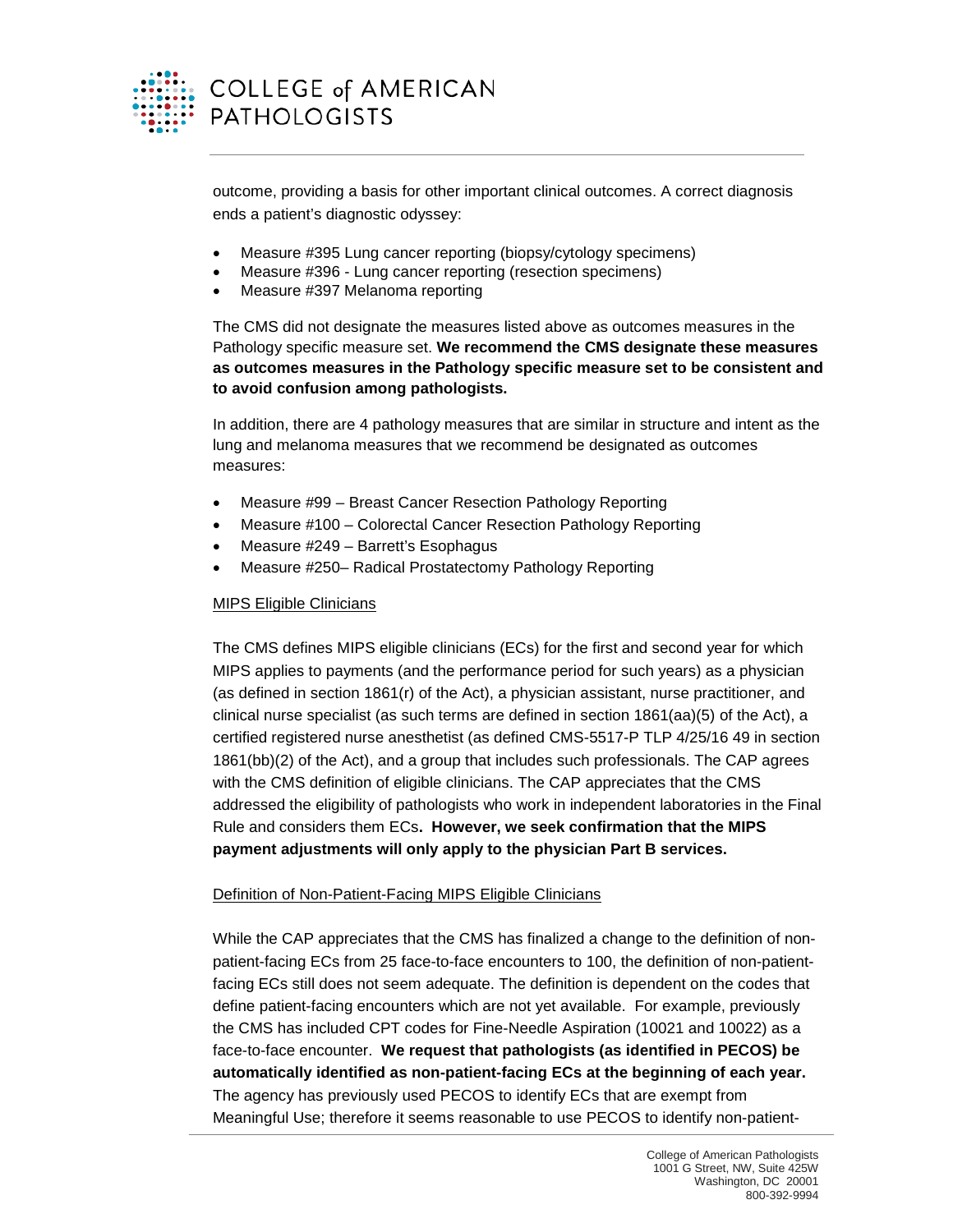

facing specialties. In addition, the use of PECOS is more efficient and will not require CMS to send letters to tens of thousands of ECs every year. As noted above, pathologists may occasionally provide face-to-face service but these are not typically in an office setting. We understand that use of PECOS may not cover all non-patient facing ECs and in that case, we recommend a hybrid approach where PECOS is used to identify specialists that are rarely patient facing and the proposed definition of 100 or fewer face to face encounters is used for cases where the majority of the specialty is patient facing according to PECOS designation.

In the Final Rule, the CMS asked whether there is a better term for *non-patient facing*. The CAP prefers the term *clinician facing*.

In addition, the CMS decision not to finalize the requirement for reporting cross-cutting measures will be helpful to those pathologists who could be identified as patient-facing ECs since none of the cross-cutting measures apply to pathologists. We ask that CMS continue not to require the reporting of cross-cutting measures by pathologists until such time that applicable measures could be developed.

The CMS finalized identification of non-patient-facing ECs at the beginning of the performance year. The CAP asks for the specifics regarding when and how these ECs will be informed of their status. **We encourage the CMS to inform ECs as far in advance as possible before the beginning of each performance period as pathologists who are not identified as non-patient facing ECs will need to invest significant resources to be able to comply with the MIPS requirements.**

## MIPS Category Measures and Reporting

## **a. Resource Use Performance Category**

The current Value-Based Modifier (VBM) program is designed for primary care specialties and generally does not measure the value that pathologists provide to their patients. For example, none of the cost measures or outcomes measures applies to pathologists and the attribution mechanism has been designed for primary care specialties. While pathologists routinely contribute to team-based care, it is difficult to account for their resource use under the current system.

As such, the CAP appreciates the CMS' acknowledgement that many ECs, especially non-patient-facing ECs, may not have sufficient measures and activities available to report and that CMS is weighting this category at 0% for the 2017 performance period. We look forward to working with the CMS to develop alternative methods for pathologists to comply with all MIPS performance categories in future years.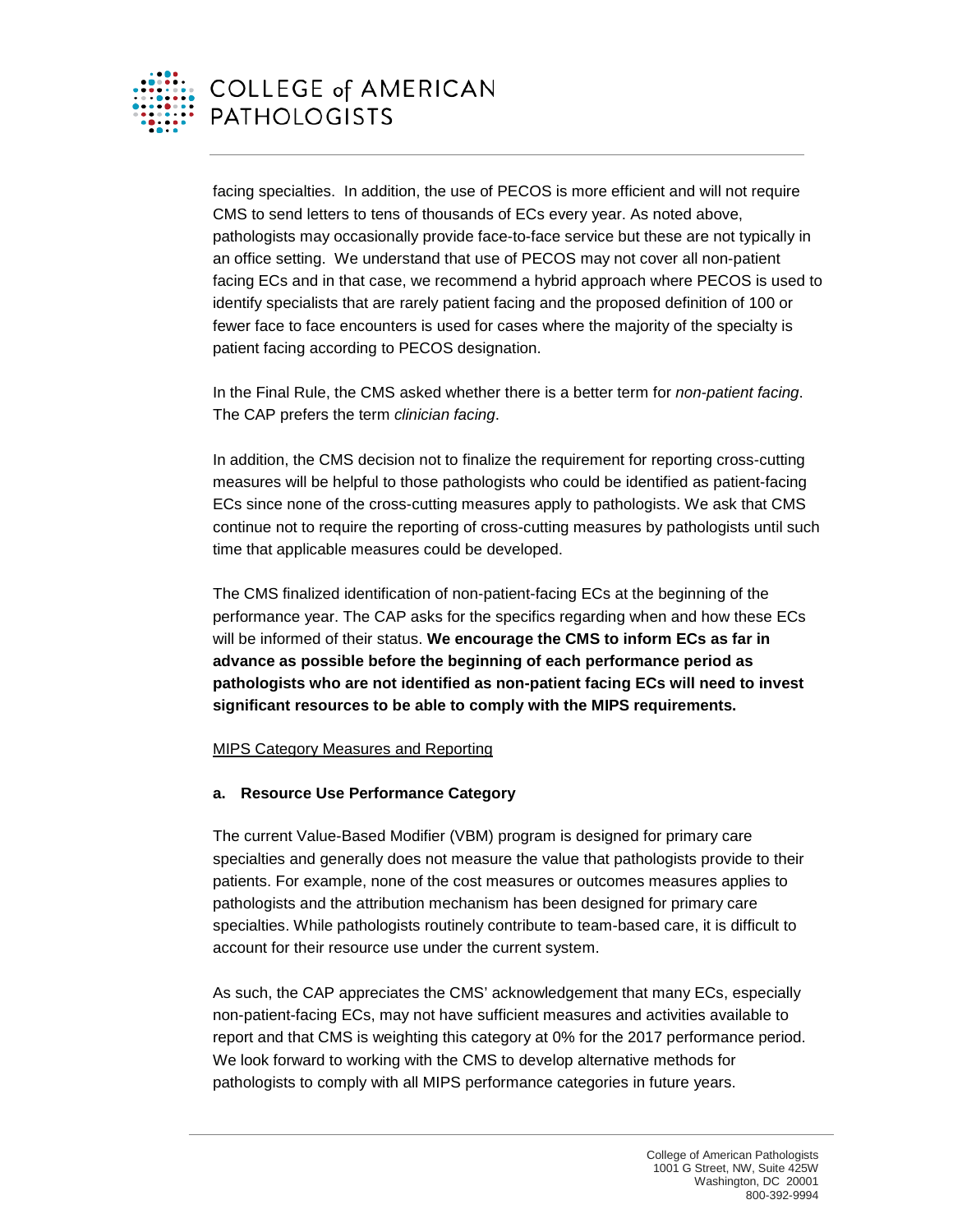

As we explain in more detail in our comments on the MIPS Final Score methodology, the CAP recommends that in future years of the MIPS program, the CMS not re-weight the Resource Use performance category for non-patient-facing ECs who do not have sufficient measures to report in this category. While we appreciate CMS' recognition of the non-applicability of this category to pathologists, we believe that reweighting from a category (Resource Use) which is broadly assessed across specialties, to a category (Quality Performance) in which physicians are practically compared only within their own specialty, both 1) fails to incentivize wider performance improvement in that specialty and also 2) relatively disadvantages those specialists. In order to fairly assess the CPS of all ECs, the CAP suggests that the CMS provide non-patient facing ECs with a weighted median score for non-applicable categories instead of re-weighting them to zero and re-distributing the weight entirely to the Quality performance category.

## **b. Clinical Practice Improvement Activity (CPIA) Category**

The CAP appreciates our ongoing conversations with the CMS regarding the CPIA category and the CMS' recognition that non-patient-facing MIPS ECs and groups will have a limited number of measures and activities to report in this category. We appreciate that the CMS lowered the burden on non-patient-facing ECs in this category by finalizing reporting on one medium-weighted activity for one-half of the credit for this performance category or two medium-weighted or one high-weighted activity for full credit for this performance category.

However, the CAP was disappointed to see that the CMS did not finalize any of the CPIA we had submitted in our response to the MACRA Proposed Rule. While there are some CPIA as published in the Final Rule that pathologists could report on, we believe that additional CPIA will be needed to accommodate the differences in practices between specialties and the sub-specialties. Most of the activities listed in the Final Rule are not applicable to pathologists. The CAP re-submits the following examples of activities that could qualify for the CPIA subcategories and proposes that these be measured at the group (TIN) level instead of at the level of the individual physician:

## • Category: **Population Management**

- Activity: Population management, such as monitoring health conditions of individuals to provide timely health care or participation in a qualified clinical data registry;
	- *Blood Product Utilization management*
	- *Clinical laboratory services utilization management workgroup*
- o Detailed Example
	- Participation in clinical laboratory services utilization management workgroup or efforts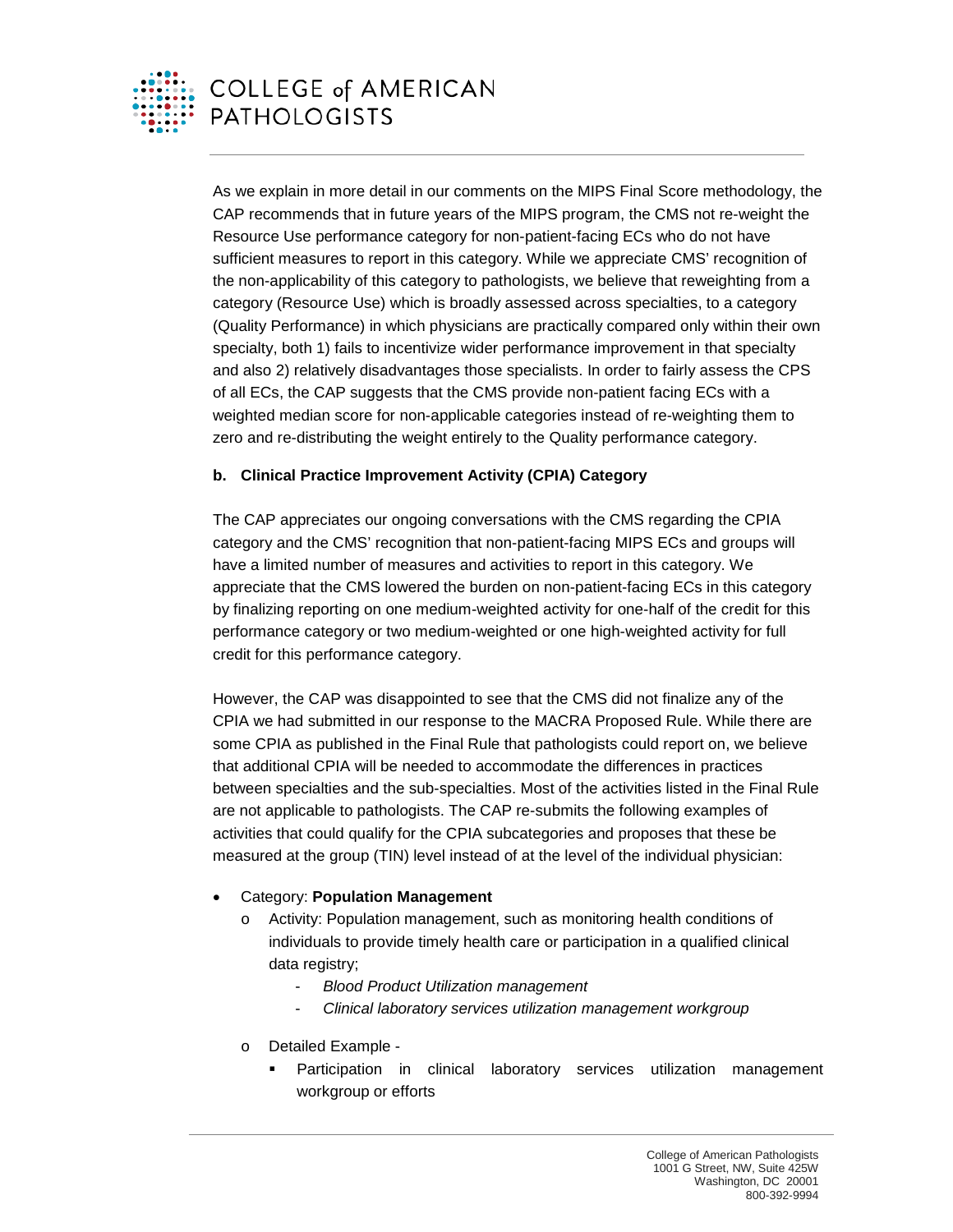

Criteria for successful participation: participation in the effort of a hospital, health care network, ACO, or insurance company that monitors laboratory test utilization and promotes optimal utilization of laboratory resources to the practitioners within the organization. The activities of the workgroup or committee are documented and available for an annual audit.

Acceptable documentation: Any of the following: minutes from meetings, written communications from the committee to health care professionals in the organization promoting recommendations of the committee, or implementation of notifications in the laboratory order system to encourage appropriate ordering such as avoiding duplicative testing.

Method of reporting: Attestation

o Activity: Participation in a departmental or institutional quality assurance effort

Criteria for Success: Attendance in four or more departmental or institutional quality assurance meetings per year. The meeting activities might be of various types and might include transfusion services, infection control, patient safety, or general departmental quality meetings.

Acceptable documentation: Minutes of the meeting would serve as documentation of attendance and the meeting contents.

Method of reporting: Attestation

- Category: **Patient Safety and Practice Assessment**
	- o Activity: Patient safety and practice assessment, such as use of clinical or surgical checklists and practice assessments related to maintaining certification;
		- *Proficiency Testing (PT) on unregulated analytes*
		- *Practice level assessments*
		- *Patient Safety checklist*
		- *Interim CLIA inspection*
	- o Detailed Example
		- Activity: Participation in an activity to improve quality of patient care that involves reviewing data beyond one's own principal institution.

Criteria for successful participation: Participating as an inspector for a laboratory accreditation inspection or participation in a national or local quality project where standard practices or procedures are compared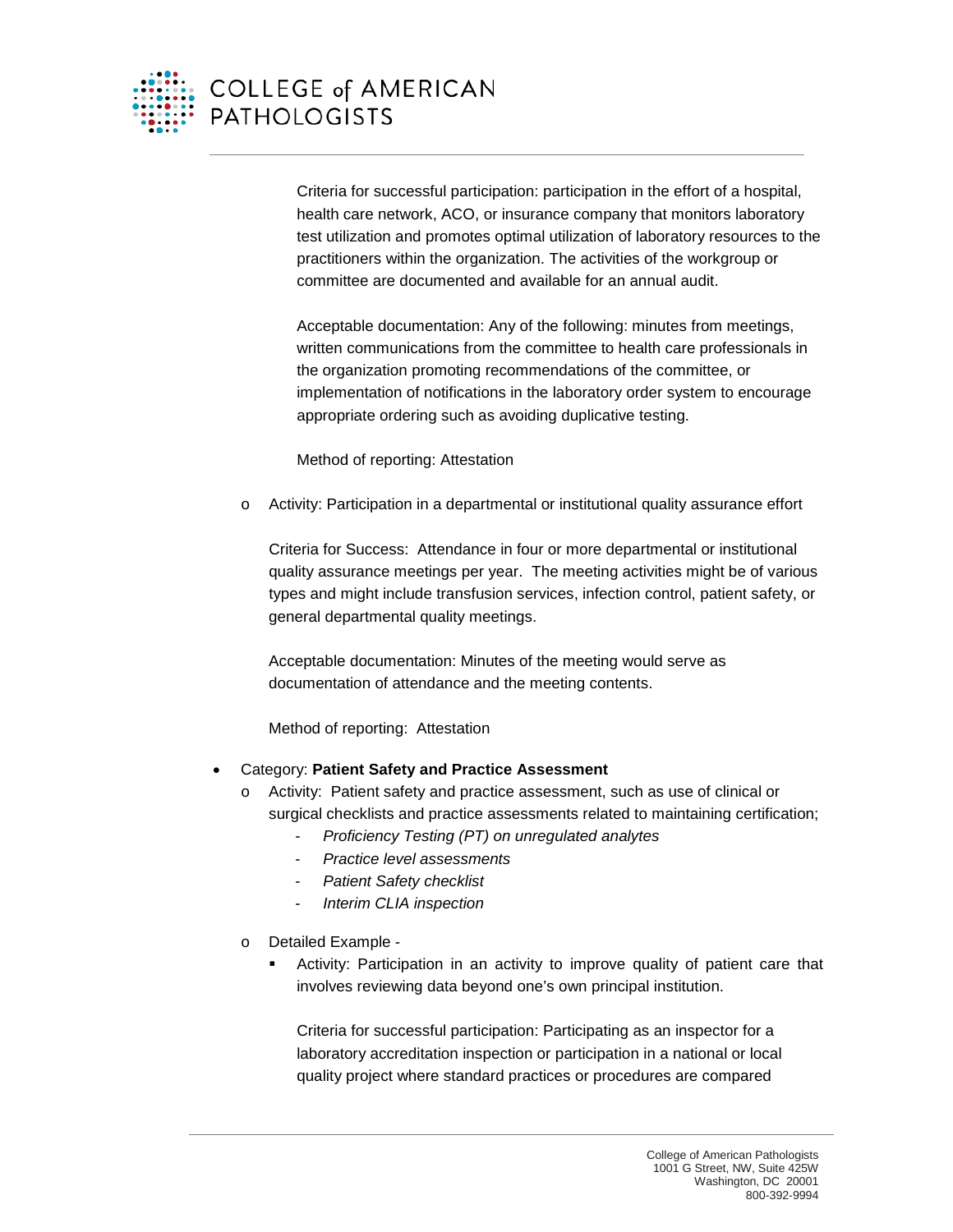

amongst participants such as the CAP Q probes. Documentation for such activity must include confirmation of the attester's participation.

Method of reporting: Attestation

Activity: Hospital Antimicrobial Susceptibility Report

Definition of participation: The creation and distribution of annual antimicrobial susceptibility testing report for the hospital.

Acceptable documentation: Records of the annual reports.

Method of reporting: Attestation

Activity: Assessments related to Maintenance of Certification (MOC)

Definition of participation: Participation in an American Board of Pathology approved educational course related to Patient Safety.

Acceptable documentation: Certificate of completion.

Method of reporting: Attestation.

## • Category: **Expanded Practice Access**

o Activity: After hours service and clinical advice.

Criteria for successful participation: Processing and/or interpretation of either anatomic or clinical pathology specimens after normal business hours in instances where the clinician has indicated the results will urgently impact therapy. Providing consultation services regarding appropriate laboratory test utilization or result interpretation after normal business hours. Examples include, but are not limited to proper blood product utilization, appropriate ordering of laboratory tests, proper specimen collection techniques and interpretation of laboratory test results. Appropriate documentation could include a redacted anatomic pathology or clinical pathology report, a note documenting the date and nature of the blood bank consultation or other clinical pathology consultation or notes made in the patient chart.

Method of reporting: Attestation

o Medical Direction of a Point of Care testing program

Examples: Clinical laboratory testing performed at the site of service with real time results.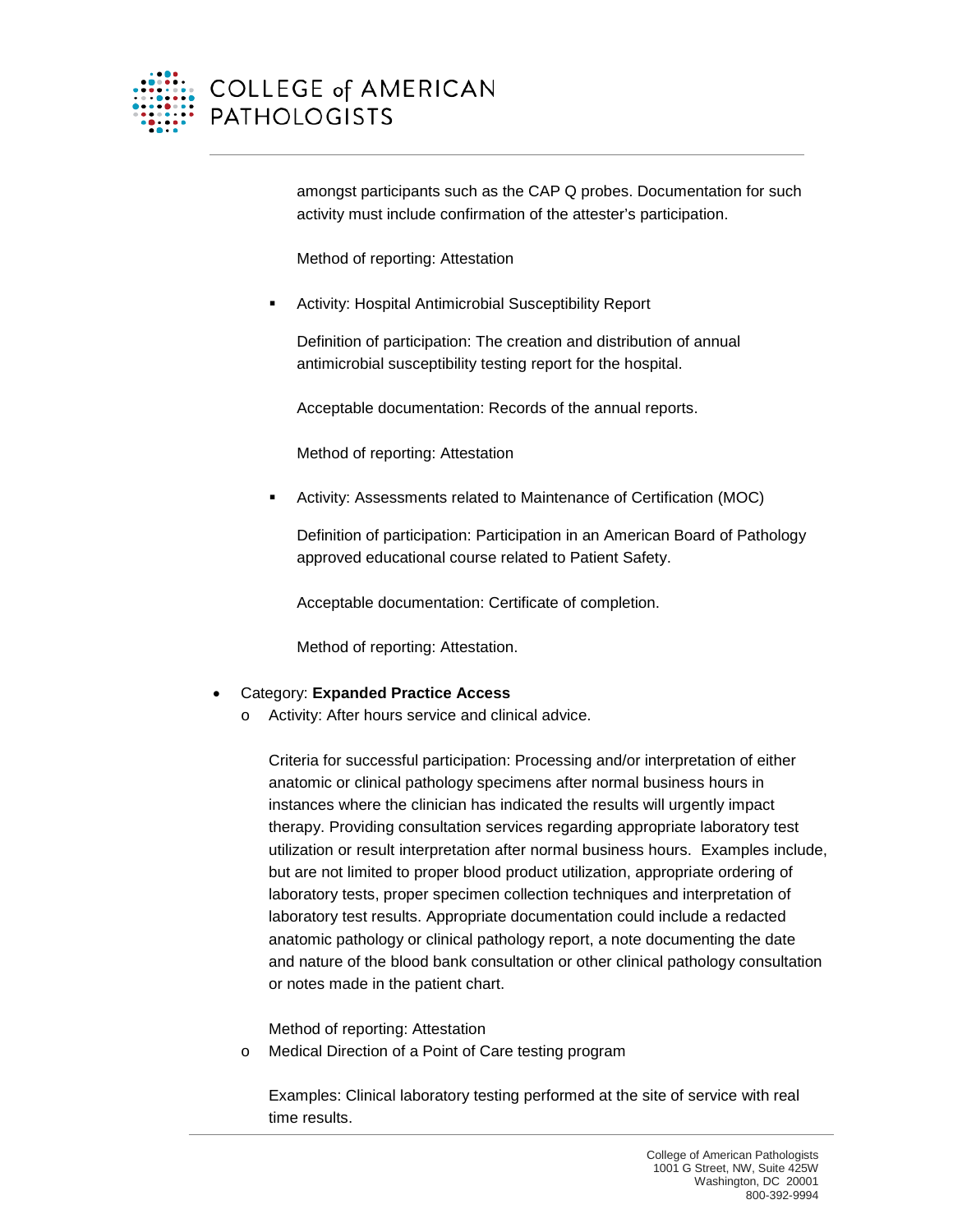

Definition of participation: Management/Director of a program which enables the patient to obtain tests and/or procedures with real time results, eliminating the need to leave the site of service or make another appointment. For example, participation or oversight in any health fair that provides laboratory testing results directly to patients at the time of the fair.

Acceptable documentation: Minutes from meetings of a point of care testing workgroup/committee or documentation as Laboratory Director under CLIA for Point of Care Testing

Method of reporting- Attestation or QCDR

- Category: **Care Coordination**
	- o Activity: Participation in multidisciplinary patient management conferences

Examples include: Specialty and general tumor boards; medical liver conference; medical renal conference; pediatric gastrointestinal conference; coagulation conference; transplant conference and molecular board

Definition of participation: Presentation of surgical, cytopathology or other relevant clinical pathology results during a multidisciplinary meeting for the purpose of developing a patient care management plan. Frequency – minimum of four times per year by the group in aggregate or an individual representative of the group.

Acceptable Documentation: Activities are documented and are available for annual audit. Examples include secured records of conference date, physicians in attendance and list of patients discussed.

Method of reporting: Attestation

## MIPS Composite Performance Score Methodology

The CAP appreciates the consideration the CMS gave to non-patient-facing specialties in all of the categories but in particular to the CPIA requirements of only one highweighted activity to achieve full credit. The CAP encourages the CMS to keep the requirements minimal for non-patient-facing specialties until they can ensure there are enough activities applicable to these specialties, especially since pathologists are not able to participate in resource use and advancing care information categories at this time.